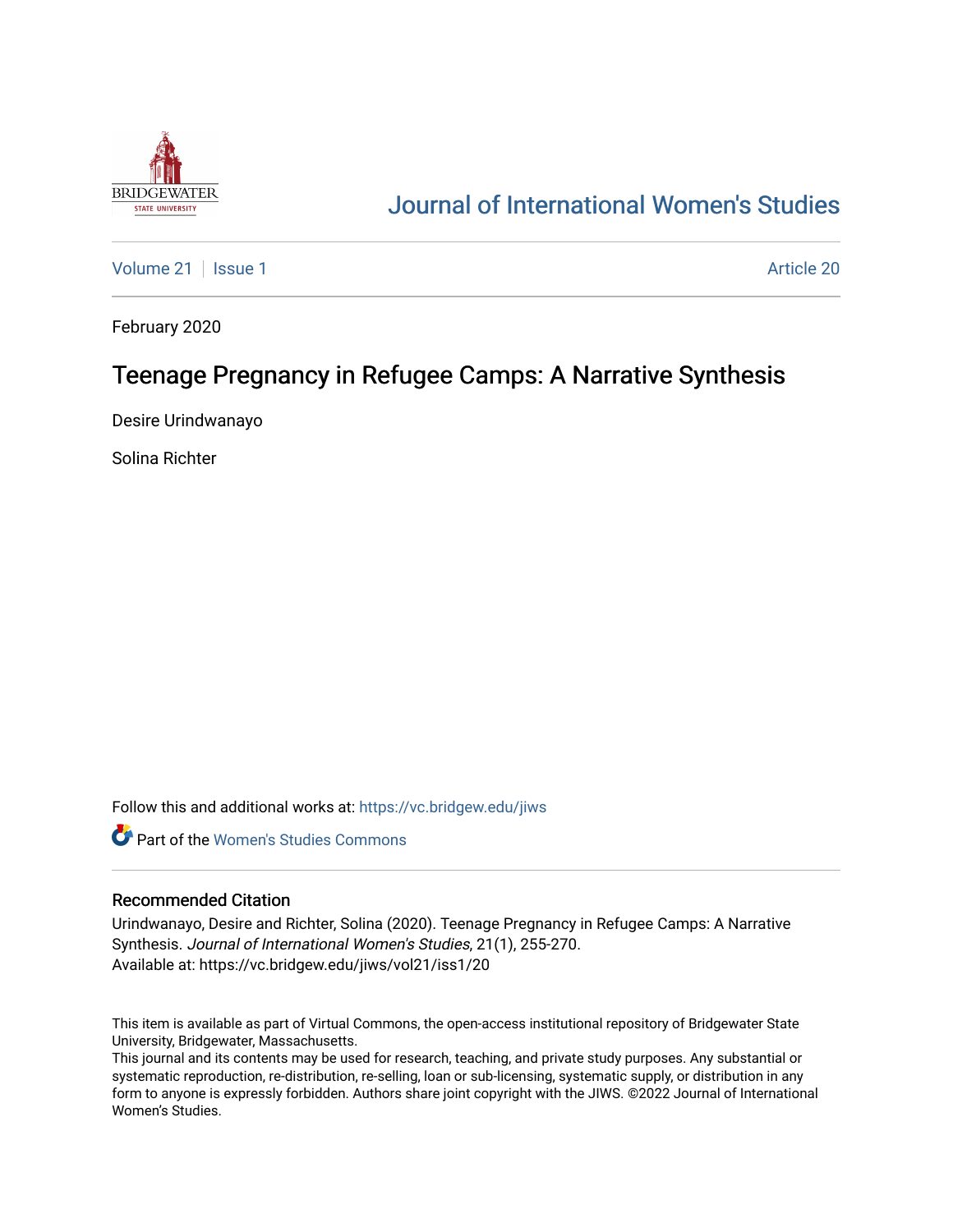Urindwanayo and Richter: Teenage Pregnancy in Refugee Camps: A Narrative Synthesis

This journal and its contents may be used for research, teaching and private study purposes. Any substantial or systematic reproduction, re-distribution, re-selling, loan or sub-licensing, systematic supply or distribution in any form to anyone is expressly forbidden. ©2020 Journal of International Women's Studies.

## **Teenage Pregnancy in Refugee Camps: A Narrative Synthesis**

By Desire Urindwanayo<sup>[1](#page-1-0)</sup> and Solina Richter<sup>[2](#page-1-1)</sup>

#### **Abstract**

Around 6.6 million adolescents worldwide are displaced by war or political conflicts, and a large proportion of this group is living in Africa. Moreover, the statistics show that 90% of the youth in this group experience conflict, poverty, and a lack of opportunity. Within this displaced group, teenage pregnancy is one of the most significant health issues. This paper aims to synthesize knowledge on teenage pregnancy in refugee camps. Different databases were used, namely Scopus, EMBASE, Web of Science, CINAHL, Medline (Ovid), and ProQuest Dissertations and Theses Global. Among 987 articles retrieved, only 10 were included in this narrative synthesis. The research gaps identified in this synthesis include limited literature on teenage pregnancy in refugee camps, limited articles on intersecting identities that contribute to teenage pregnancy in refugee camps, and the lack of a critical lens to explore teenage pregnancy in refugee camps. Research that adopts critical lenses within an intersectionality framework may help to understand the intersecting factors related to teenage pregnancy in refugee camps and contribute to knowledge to address this multifactorial issue.

*Keywords*: Teenage Pregnancy, Refugee camps, Narrative Synthesis, Refugees

#### **Introduction**

A literature review includes a summary and synthesis of existing knowledge on a specific topic of interest (Grimshaw, Eccles, Lavis, Hill, & Squires, 2012; Whittemore, Chao, Jang, Minges, & Park, 2014). Healthcare systems are currently investing in knowledge synthesis activities that facilitate timely access to evidence. The evidence from a synthesis is used to formulate policies and inform both decision-making and clinical practice (Grimshaw, Eccles, Lavis, Hill, & Squires, 2012; Whittemore, Chao, Jang, Minges, & Park, 2014). This paper aims to synthesize knowledge on teenage pregnancy in refugee camps. The paper starts by a background of teenage pregnancy phenomenon.

#### **Background**

Around 6.6 million adolescents worldwide are displaced by war or political conflicts, and a large proportion of this group is living in Africa (Okanlawon, Reeves, & Agbaje, 2010). Moreover, the statistics show that 90 % of the youth in this group experience conflict, poverty, and a lack of opportunity. Within this displaced group, teenage pregnancy is one of the most significant health issues (Maguire, 2012; Okanlawon, Reeves, & Agbaje, 2010).

Teenage pregnancy is considered a widespread issue. Jaafari (2017) reports that teenage pregnancy is common among Syrian refugees. In Pakistan, teenage pregnancy is higher in

<span id="page-1-0"></span><sup>&</sup>lt;sup>1</sup> Faculty of Nursing, University of Alberta, Canada. Email: [urindwan@ualberta.ca](mailto:urindwan@ualberta.ca)

<span id="page-1-1"></span><sup>2</sup> Solina Richter, Professor Faculty of Nursing University of Alberta, Canada

Journal of International Women's Studies Vol. 21, No. 1 February 2020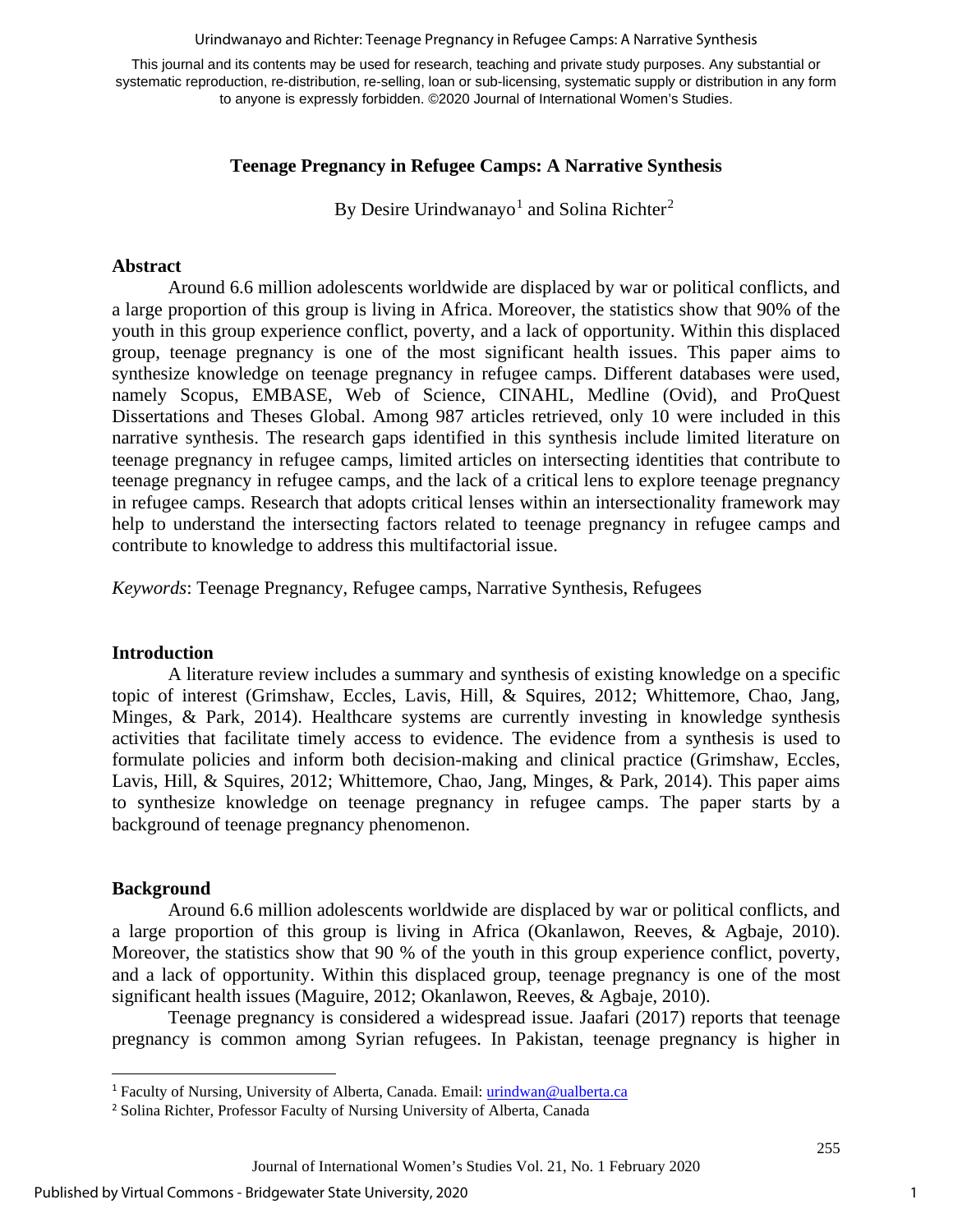refugee girls than in local teenagers (Redman & Millar, 2016). In Malawi, a research study conducted in the Dzaleka refugee camp shows early pregnancy is a common issue among refugees from different countries, including Ethiopia, Burundi, Rwanda, Somalia, and the Democratic Republic of Congo (Healy, 2012). The United Nations Children's Fund (2016) purports that teenage pregnancy is a serious issue for encamped Burundian refugees in Rwanda. A research study conducted in two Congolese refugee camps in Rwanda-Kiziba and Gihembe, indicates the top four issues among encamped refugees are prostitution, early pregnancy, children out of school, and delinquency; among these, teenage pregnancy is the most prevalent (45%) source of refugees' problems (Prickett, Moya, Muhorakeye, Canavera, & Stark, 2013).

## **Methodology**

A comprehensive literature review was conducted on teenage pregnancy in refugee camps in collaboration with a librarian. The librarian supported the search for literature in the different databases. Different databases were used, namely Scopus, EMBASE, Web of Science, CINAHL, Medline (Ovid), and ProQuest Dissertations and Theses Global. Inclusion criteria used during article screening were clearly defined, as follows: articles must 1) focus on teenage pregnancy in refugee camps, and 2) be published in English.

The process for screening is depicted on a PRISMA diagram (Figure 1). The total article retrieved was 987, and after removing duplicates remained 870. Those 870 were screened based on titles and abstracts, which eliminated 820 articles (including two that were not in English). The full-text screening was applied to the remaining with 50 articles; this process excluded 31 articles, leaving a total of 19 articles that were advanced to the data extraction phase. An additional nine articles were excluded in this phase, leaving a final 10 articles included in this synthesis. A systematized review of the included articles in Table 1.

| <b>Article</b> | Authors, year       | <b>Method</b>  | <b>Population</b> | <b>Findings</b>                          | <b>Comments</b> |
|----------------|---------------------|----------------|-------------------|------------------------------------------|-----------------|
| N <sub>0</sub> | of                  |                |                   |                                          |                 |
|                | publication,        |                |                   |                                          |                 |
|                | and title           |                |                   |                                          |                 |
| 1              | Benner, T. M.,      | Stratified     | $15 - 24$         | Refugee youth have limited               | In Thailand     |
|                | Townsend, J.,       | two-stage      | years,            | reproductive health knowledge.           |                 |
|                | Kaloi, W.,          | random,        | refugees,         | Existing health services do not target   |                 |
|                | Htwe, K.,           | questionn      | Myanmar           | the youth community. Youth or            |                 |
|                | Naranichakul,       | aire           | people            | unmarried people have limited access to  |                 |
|                | N.,                 | survey         |                   | reproductive health services in the      |                 |
|                | Hunnangkul,         | used,          |                   | refugee camps. The confinement of        |                 |
|                | $S_{\cdot}, \ldots$ | semi-          |                   | refugees in camps gives them a negative  |                 |
|                | Sondorp, E.         | structure      |                   | view of their future and the quality of  |                 |
|                | (2010).             | d              |                   | live is judged to be poor. Reproductive  |                 |
|                | Reproductive        | interview      |                   | health services are for married couples  |                 |
|                | health and          |                |                   | and focus on prenatal and postnatal care |                 |
|                | quality of life     | qualitativ     |                   | only.                                    |                 |
|                | of young            | e.             |                   |                                          |                 |
|                | <b>Burmese</b>      | N <sub>o</sub> |                   |                                          |                 |
|                | refugees in         |                |                   |                                          |                 |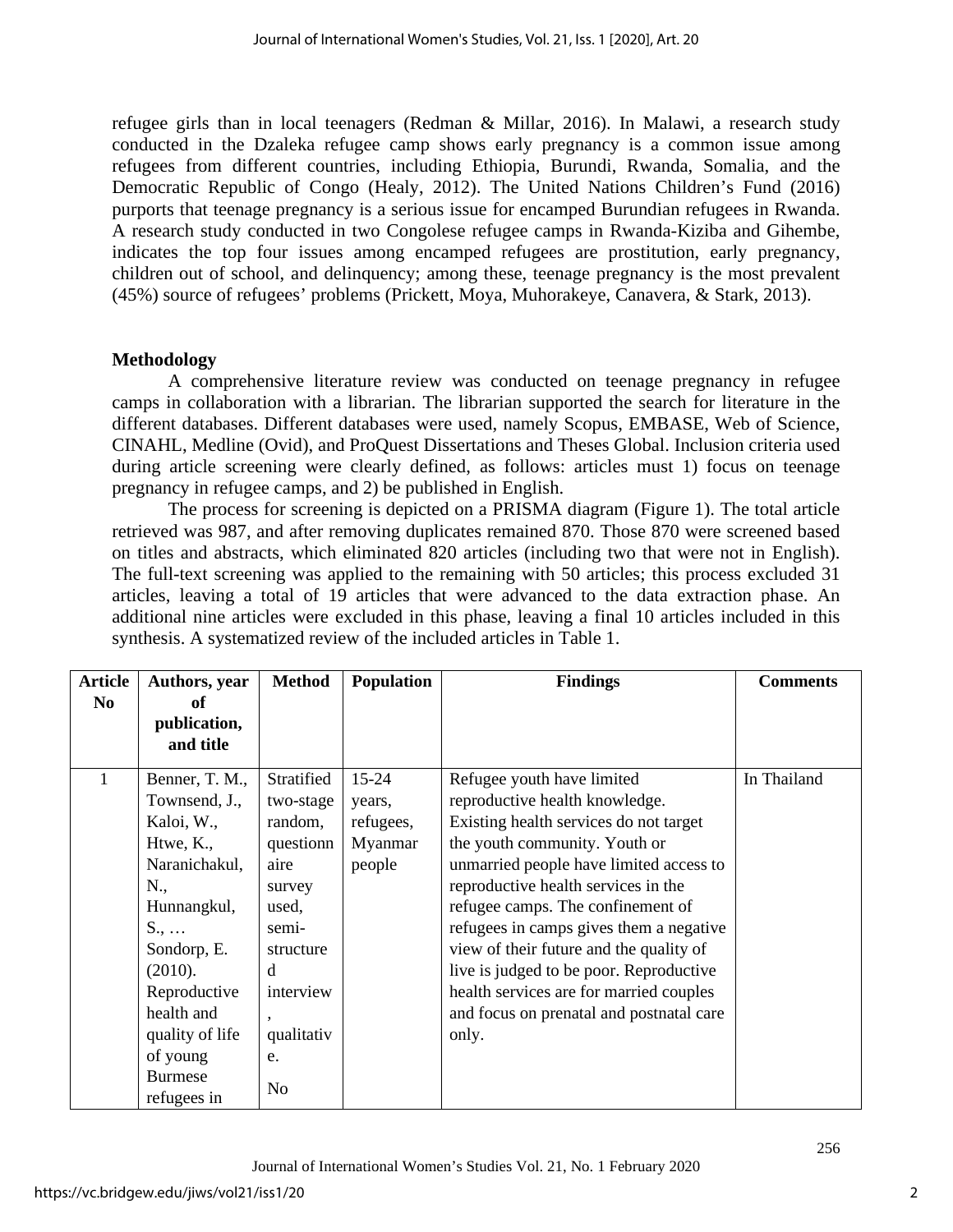|                | Thailand.                                                                                                                        | design<br>mentione<br>d.                                              |                              |                                                                                                                                                                                                                                                                                                                                                                                                                                                                                                                                                                                                                                                        |                                                                                                                                                                                                                     |
|----------------|----------------------------------------------------------------------------------------------------------------------------------|-----------------------------------------------------------------------|------------------------------|--------------------------------------------------------------------------------------------------------------------------------------------------------------------------------------------------------------------------------------------------------------------------------------------------------------------------------------------------------------------------------------------------------------------------------------------------------------------------------------------------------------------------------------------------------------------------------------------------------------------------------------------------------|---------------------------------------------------------------------------------------------------------------------------------------------------------------------------------------------------------------------|
| 2              | Kealy, L.<br>(1999).<br>Women<br>refugees lack<br>access to<br>reproductive<br>health<br>services.                               |                                                                       |                              | The decline in teenage pregnancy is<br>linked to the use of contraceptives.<br>Moreover, better jobs and strong<br>economies, delaying sexual activities<br>among youth, and fear of attracting<br>HIV/AIDS or other sexually transmitted<br>infections (STIs) were reasons for the<br>decreasing rate of teenage pregnancies.<br>Female refugees and teenage girls are at<br>risk for STIs and unwanted pregnancies<br>due to inadequate reproductive health<br>programs for encamped refugees. The<br>priorities in refugee camps are shelter<br>and food, which highlights that<br>reproductive health may be considered<br>relatively unimportant. | Suggests some<br>ideas to<br>improve<br>reproductive<br>health in<br>refugee camps                                                                                                                                  |
| 3              | Laurie, M., &<br>Petchesky, P.<br>R. (2008).<br>Gender,<br>health, and<br>human rights<br>in sites of<br>political<br>exclusion. | N <sub>o</sub><br>methodol<br>ogy<br>section;<br>discussio<br>n paper |                              | 25% of reproductive refugee women are<br>at risk of pregnancy at any given time.<br>High-risk pregnancies and unprotected<br>sex are unexceptionally high in teen<br>girls living in refugee camps. The<br>prevalence of teenage girls dying during<br>pregnancy and childbirth is high.<br>Pregnancies occur due to sexual<br>violence as a consequence of war. UN,<br>NGO staff, & UN peacekeepers barter<br>supplies and food in exchange for sex<br>from female refugees.                                                                                                                                                                          |                                                                                                                                                                                                                     |
| $\overline{4}$ | Mace, E. S.<br>(2016). Global<br>threats to child<br>safety.                                                                     | <b>Not</b><br>documen<br>ted                                          | <b>Not</b><br>documente<br>d | Early marriage or child marriage is a<br>sign of gender inequality in society.<br>Early marriage is accompanied by<br>poverty. Child marriages denote<br>marginalization of women. Young girls<br>often marry older men.                                                                                                                                                                                                                                                                                                                                                                                                                               | This article<br>deals with<br>several key<br>issues facing<br>global child<br>safety,<br>discusses<br>advocacy, and<br>references<br>some strategies<br>and successful<br>programs for<br>combating the<br>violence |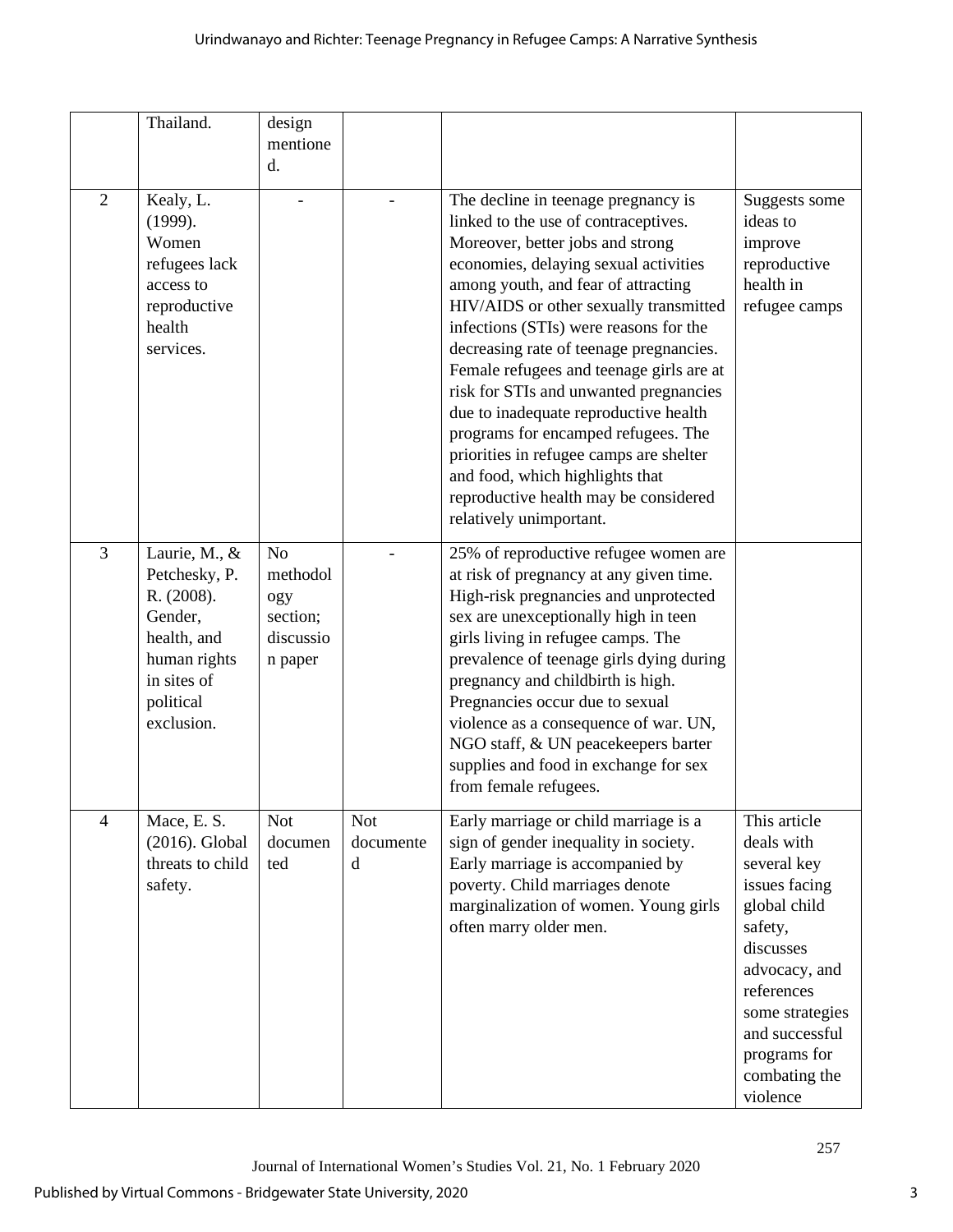|                |                                                                                                                                                                                                |                             |                                     |                                                                                                                                                                                                                                                                                                                                                                                                                                                                                                                                                                                                                                                                                                                                                                                                                                                                              | toward,<br>exploitation of,<br>and abuse of<br>children<br>worldwide |
|----------------|------------------------------------------------------------------------------------------------------------------------------------------------------------------------------------------------|-----------------------------|-------------------------------------|------------------------------------------------------------------------------------------------------------------------------------------------------------------------------------------------------------------------------------------------------------------------------------------------------------------------------------------------------------------------------------------------------------------------------------------------------------------------------------------------------------------------------------------------------------------------------------------------------------------------------------------------------------------------------------------------------------------------------------------------------------------------------------------------------------------------------------------------------------------------------|----------------------------------------------------------------------|
| 5              | Nanette, E.<br>(1998). Where<br>there is no<br>village:<br>Teaching<br>about<br>sexuality in<br>crisis<br>situations.                                                                          |                             |                                     | Youth refugees are victims of sexual<br>abuse in exchange for protection, food,<br>and habitation. Sexual abuse and rape<br>are considered a transitional rite from<br>childhood to adulthood in some refugee<br>camps. Refugees have sex as a means to<br>ensure their survival or gain another day<br>of life. Sexual behavior and actions may<br>be associated with power and control,<br>e.g., personnel who distribute some<br>commodities may take physical,<br>emotional, and sexual advantage of<br>teenage girls. The view of females as<br>submissive depicts gender inequality<br>and societal stereotypical beliefs; in<br>return, this increases sexual and<br>domestic violence as well as abuse.<br>Youth may experiment with sex and<br>view sex as a rite of passage transition<br>from infant to adulthood. Lack of<br>reproductive health services noted. |                                                                      |
| 6              | Okanlawon,<br>K., Reeves,<br>M., & Agbaje,<br>F. O. (2010).<br>Contraceptive<br>use:<br>Knowledge,<br>perceptions<br>and attitudes<br>of refugee<br>youths in Oru<br>refugee camp,<br>Nigeria. | Househol<br>d survey        | $10-24$ years<br>female and<br>male | Many youths with refugee status have<br>reproductive health issues that put their<br>health and lives at risk. The United<br>Nations High Commissioner for<br>Refugees affirms that the foremost<br>reproductive issues in refugee status or<br>crisis situations is unintended<br>pregnancy. Living in a refugee camp<br>increases the vulnerability of youth for<br>unintended pregnancies. Participants<br>were aware that unintended pregnancy<br>occurs with unprotected sex; however,<br>many participated in unprotected sex.<br>Approximately 50% of female refugees<br>were mothers and dropped out of school<br>due to their pregnancies.                                                                                                                                                                                                                          |                                                                      |
| $\overline{7}$ | Pinehas, N. L.,<br>Wyk, C. N., &<br>Leech, R.                                                                                                                                                  | Qualitati<br>ve;<br>phenome | Women in<br>the Osire<br>refugee    | Female refugees in the Osire refugee<br>camp in Namibia feel undermined and<br>deprived of authority, specifically                                                                                                                                                                                                                                                                                                                                                                                                                                                                                                                                                                                                                                                                                                                                                           | Healthcare<br>needs of                                               |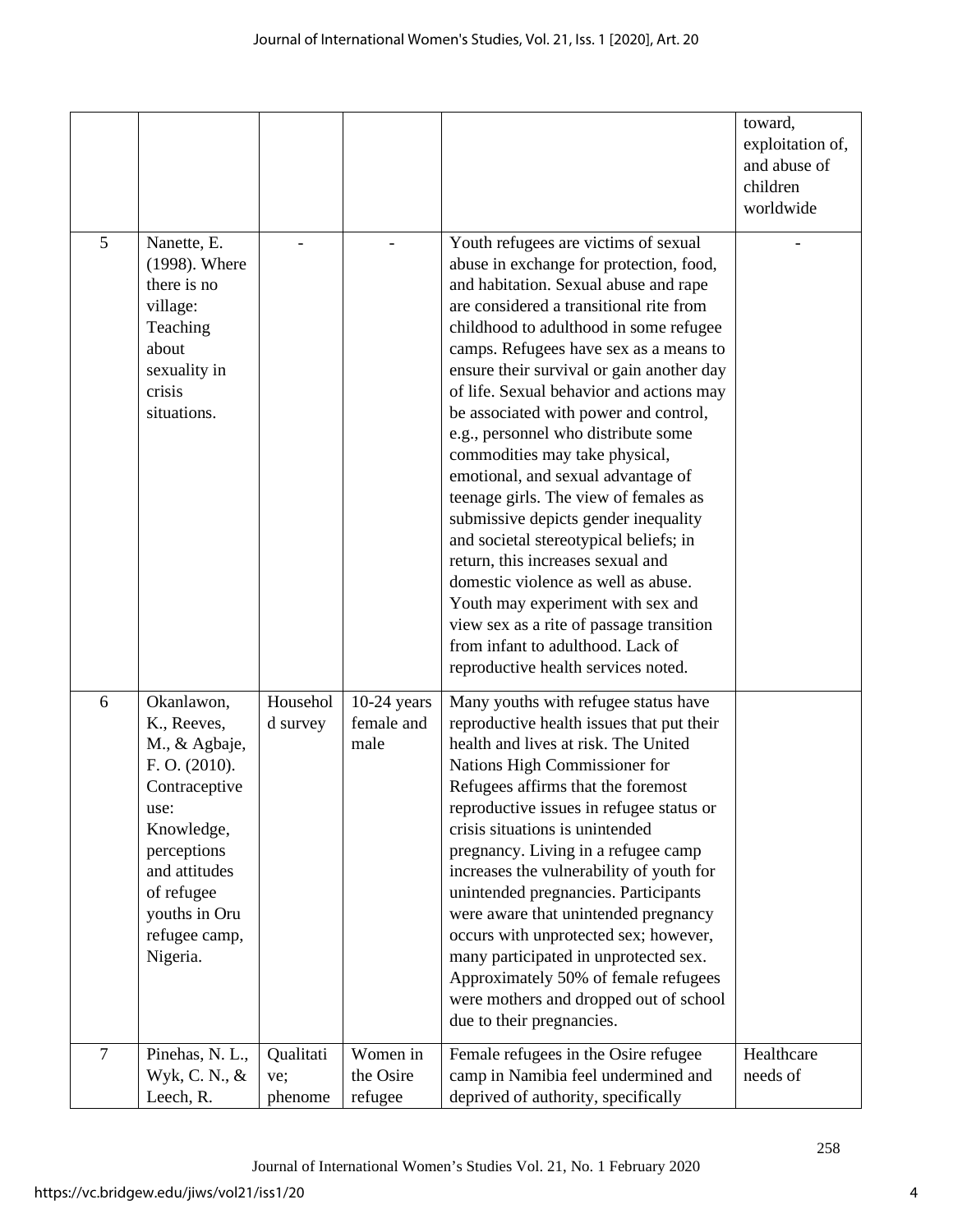| 8 | (2016).<br>Healthcare<br>needs of<br>displaced<br>women: Osire<br>refugee camp,<br>Namibia.<br>Roxberg, M.                                                               | nology<br>used in-<br>depth<br>interview<br>N <sub>o</sub>                         | camp<br>A research                             | related to access to contraceptive<br>services for teenage girls. The refugees<br>believe that abstinence is the only way<br>to avoid teenage pregnancy. Their<br>social norms and traditions believe in<br>abstinence before marriage and<br>therefore no need for contraceptive<br>services.<br>Teenage mothers in refugee camps face                                                                                                                                                                                                                                                                                                                                                                                                                                                                                                                                                                                                                                                                                                                                                                                                                                      | displaced                      |
|---|--------------------------------------------------------------------------------------------------------------------------------------------------------------------------|------------------------------------------------------------------------------------|------------------------------------------------|------------------------------------------------------------------------------------------------------------------------------------------------------------------------------------------------------------------------------------------------------------------------------------------------------------------------------------------------------------------------------------------------------------------------------------------------------------------------------------------------------------------------------------------------------------------------------------------------------------------------------------------------------------------------------------------------------------------------------------------------------------------------------------------------------------------------------------------------------------------------------------------------------------------------------------------------------------------------------------------------------------------------------------------------------------------------------------------------------------------------------------------------------------------------------|--------------------------------|
|   | $(2007)$ . "I am<br>a shame" A<br>qualitative<br>field study of<br>the prevalence<br>of teenage<br>pregnancy<br>within two<br>Burundian<br>refugee camps<br>in Tanzania. | design<br>noted;<br>semi-<br>structure<br>d<br>interview                           | study that<br>focused on<br>teenage<br>mothers | challenges related to discontinuing their<br>education, stigmatization, protection or<br>unsafe environment, and an unclear<br>future. Unwanted pregnancies cause<br>stigma, shame, and feelings of<br>marginalization in teenage girls in the<br>Burundian society as people view<br>pregnant teenagers as prostitutes. This<br>impacts the mental health of pregnant<br>teenagers. Participants did not feel<br>supported by their families when they<br>were pregnant, except in the case of<br>rape when the families tend to accept<br>and integrate a pregnant teenager and<br>try to offer psychological support. A<br>large number of pregnant teenagers<br>discontinued their education because of<br>their pregnancies, household activities,<br>school fees, and long walks to the<br>school. Rape culture is prevalent in<br>refugee camps and often practiced by<br>men from outside the refugee camps.<br>Poverty is a contributing factor as<br>teenage girls may have sex for<br>incentives. With the global refugee<br>crisis, decreasing rations are<br>contributing to the hopelessness of<br>teenage mothers, teenage girls, and<br>refugees in general. |                                |
| 9 | Wayte, K.,<br>Zwi, B. A.,<br>Belton, Z.,<br>Martins, J.,<br>Martins, N.,<br>Whelan, A., $\&$<br>Kelly, M. P.<br>(2008).                                                  | Qualitati<br>ve; no<br>design<br>mentione<br>$d;$ in-<br>depth<br>interview<br>and | Adolescent<br>health in<br>crisis              | Research conducted with internally<br>displaced people (IDP) in refugee<br>camps in Australia found that violence<br>was a main issue among displaced<br>people. Regarding reproductive and<br>maternal health, the Deli initiative<br>developed two strategies to help<br>vulnerable people. They provided                                                                                                                                                                                                                                                                                                                                                                                                                                                                                                                                                                                                                                                                                                                                                                                                                                                                  | Adolescent<br>health in crisis |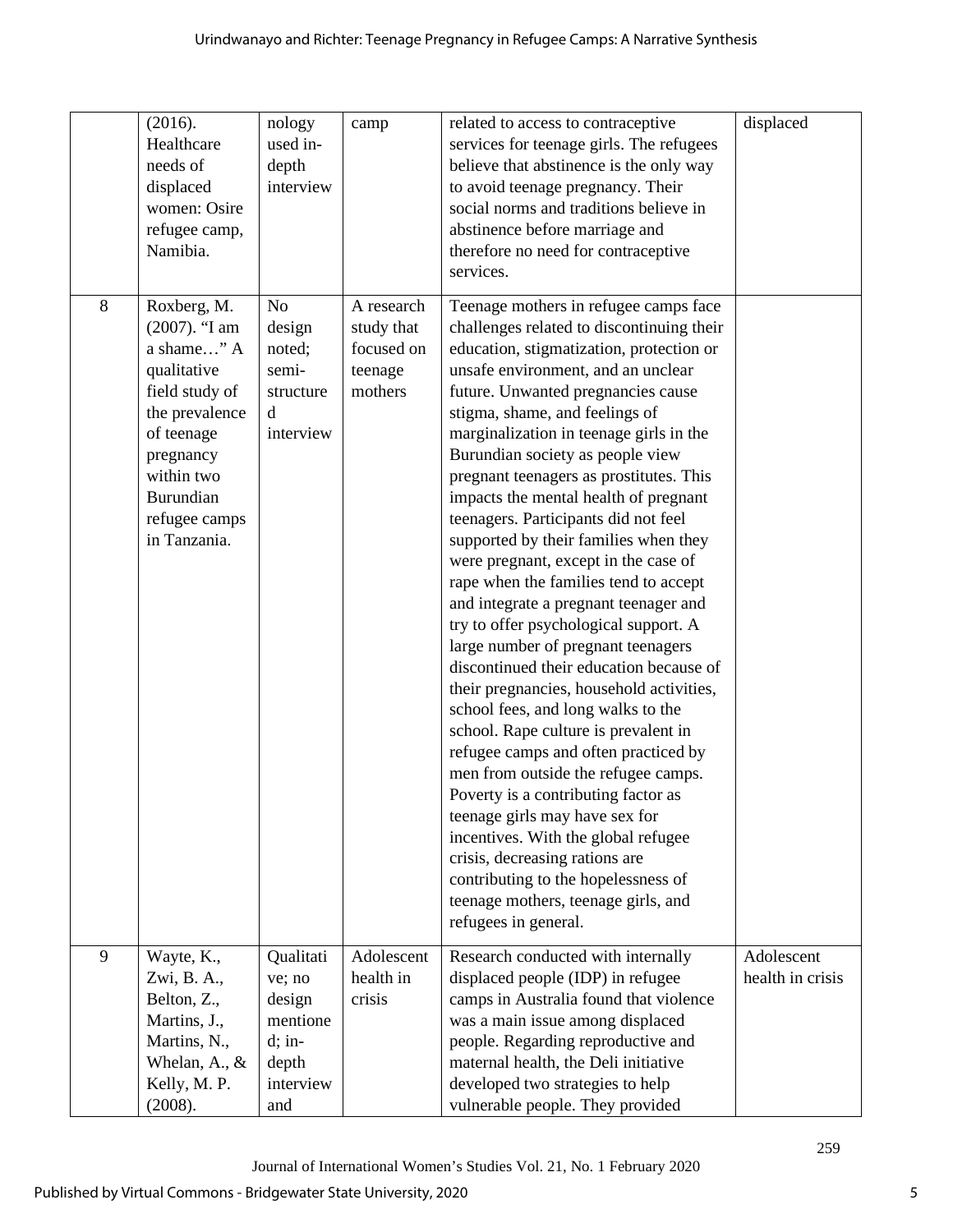|    | Conflict and<br>development:<br>Challenges in<br>responding to<br>sexual and<br>reproductive<br>health needs in<br>Timor-Leste.                                     | documen<br>ts<br>analysis |                                                                                                                           | mobile maternal care in IDP camps and<br>instituted a maternity waiting camp at a<br>national hospital. This highlights the<br>initiative of the government to<br>strengthen safe pregnancy but ignore<br>other reproductive components. A<br>dearth of adolescent-specific sexual and<br>reproductive health information coupled<br>with services in crisis exists,<br>contributing to increased vulnerability<br>in this group. This lack of youth-<br>specific services may increase the risk<br>of sexual exploitation, STIs including<br>HIV/AIDs, and unwanted pregnancies.<br>Youth-focused programs should include<br>both females and males in resolving<br>youth reproductive issues. Youth<br>reproductive issues encompass<br>reproductive health concerns and needs,<br>establishing appropriate services as well<br>as policies that promote their wellness. |  |
|----|---------------------------------------------------------------------------------------------------------------------------------------------------------------------|---------------------------|---------------------------------------------------------------------------------------------------------------------------|----------------------------------------------------------------------------------------------------------------------------------------------------------------------------------------------------------------------------------------------------------------------------------------------------------------------------------------------------------------------------------------------------------------------------------------------------------------------------------------------------------------------------------------------------------------------------------------------------------------------------------------------------------------------------------------------------------------------------------------------------------------------------------------------------------------------------------------------------------------------------|--|
| 10 | Zakharia, F.<br>L., & Tabori,<br>S. (1997).<br>Health, work<br>opportunities<br>and attitudes:<br>A review of<br>Palestinian<br>women's<br>situation in<br>Lebanon. | No<br>design<br>noted     | 1,501<br>Palestinian<br>refugee<br>women<br>$(aged 15-)$<br>60 years),<br>80% living<br>in refugee<br>camps in<br>Lebanon | Palestinian refugee women experience<br>early marriages, insufficient<br>contraceptive information, and a high<br>fertility rate. Refugees are in economic<br>crisis and those who are employed<br>occupy low paying positions in<br>unskilled jobs. One-third of women got<br>married at 16 years old and the majority<br>were pregnant at the same age. Early<br>marriage and early pregnancy are major<br>hindrances to personal achievements.<br>The findings from this study show<br>lower levels of education among<br>refugees due to customs and traditions<br>of their community followed by<br>marriage and financial barriers.                                                                                                                                                                                                                                  |  |

**Figure 1: PRISMA**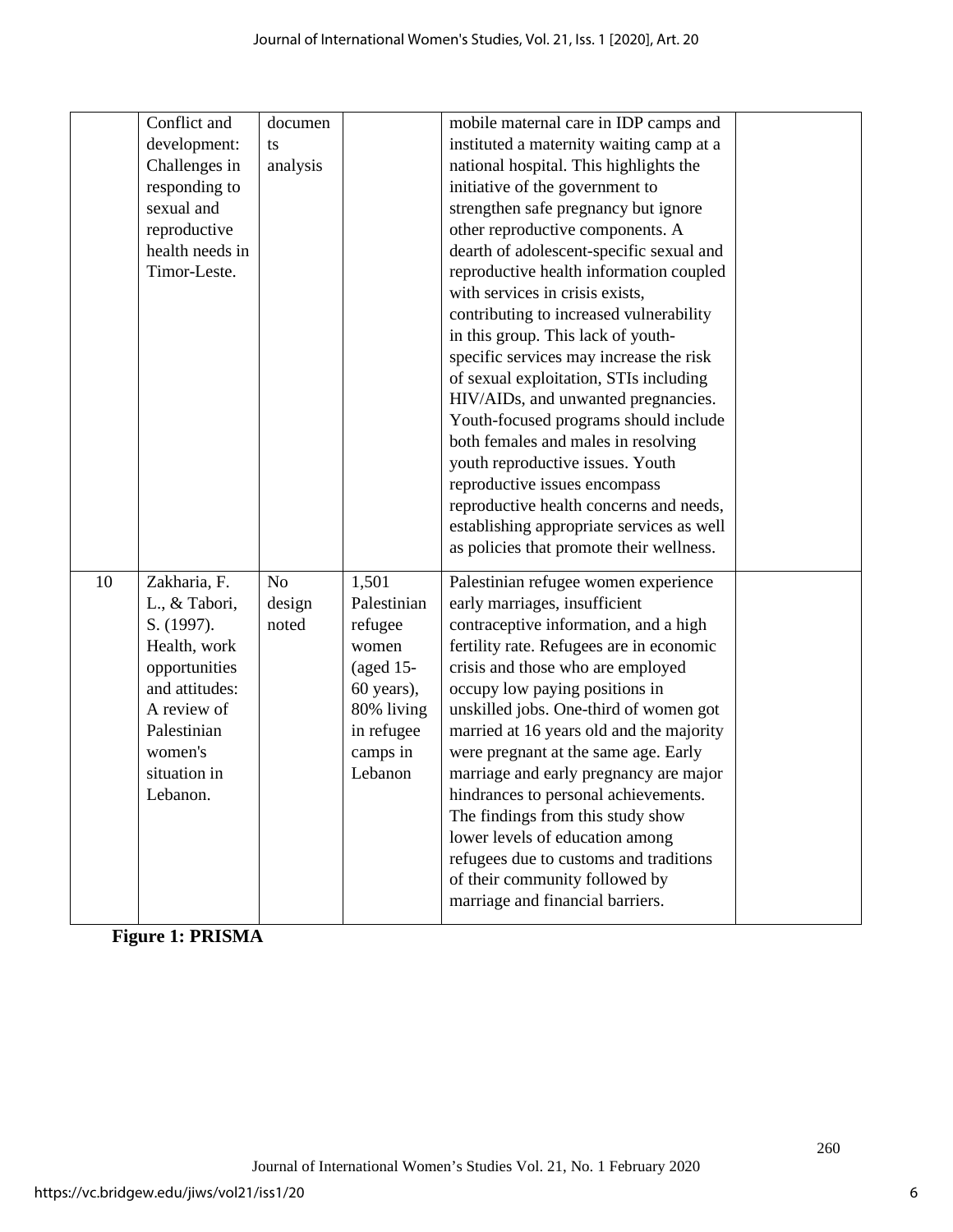#### Urindwanayo and Richter: Teenage Pregnancy in Refugee Camps: A Narrative Synthesis



#### **Findings**

We provide below a narrative synthesis of available evidence on teenage pregnancy in refugee camps globally. The findings are developed based on nine emerging themes based on the articles included.

#### **Problems and Views of Teenage Pregnancy in Refugee Camps**

 Living in a refugee camp increases the vulnerability of youth to unintended pregnancies (Okanlawon, Reeves, & Agbaje, 2010). Quality of life in the camps is judged as poor, with the camps often described as a confinement place for refugees, which imparts a negative view of the inhabitants' futures. Different factors contribute to this negative view, including refugees' dependence on donors, poverty, and limited employment opportunities (Benner et al., 2010). These factors affect all encamped refugees, including but not limited to youth, pregnant and not pregnant teenagers, and teenage mothers. Teenage mothers face additional challenges, including lack of education, stigmatization, and inadequate protection that contribute to an unclear future (Roxberg, 2007). Most teenage pregnancies are unwanted and unintended. Teenage mothers describe unwanted pregnancy as stigmatizing, shaming, and marginalizing. For example, the Burundi society views pregnant teenagers as prostitutes, which affects the mental health of pregnant teenagers and isolates them from their community. Support may also be limited; the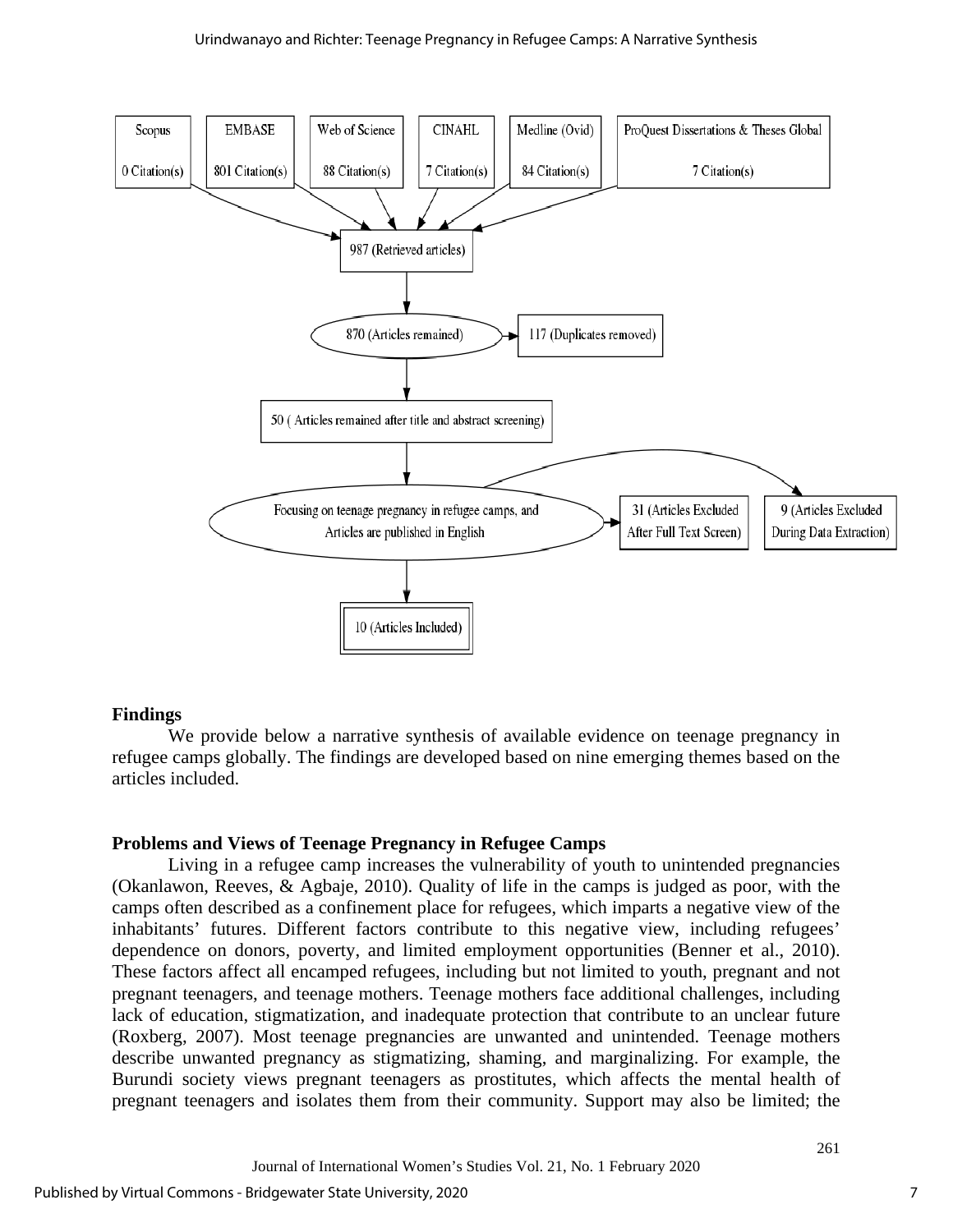first level of support is supposed to come from family and relatives, but one study indicates few teenagers felt supported by their families when they were pregnant (Roxberg, 2007). Teenagers may believe that teenage pregnancy brings shame to their families and communities. Unwanted pregnancy can occur for different reasons, including rape. In the case of rape, families tend to accept and integrate a pregnant teenager and try to offer psychological support (Roxberg, 2007). After giving birth, teenage mothers may go back to school or resume other activities. However, the school environment might not be welcoming as they are often ridiculed. Consequently, teenage mothers may prefer to stay at home and discontinue their education (Roxberg, 2007).

Refugees face several challenges during the migration process, including low income, lack of education opportunities, and lack of social supports. Moreover, they face multiple other negative events including disruption of family ties, violence, forcible displacement, persecution, and loss of social networks (Nanette, 1998). Refugees face an increased likelihood of exploitation. Sexual behavior and actions might be associated to some extent with power and control, e.g. personnel who distribute commodities within the camps might take physical, emotional, and sexual advantage of teenagers (Nanette, 1998). This is related to the power held by camp personnel in senior position; for example, staff representing the United Nations (UN), non-government organizations (NGOs) as well as UN peacekeepers are known to engage in bartering supplies and food in exchange for sex with female refugees (Laurie & Petchesky, 2008).

## **Knowledge About Teenage Pregnancy in Refugee Camps**

 Knowledge related to reproductive health among youth refugees tends to be very limited (Benner et al., 2010). Teenage pregnancy is a prominent issue among refugees, and 25% of female refugees in reproductive age are at risk of becoming pregnant at any given time (Laurie & Petchesky, 2008). This underscores the need to pay careful attention to unwanted and unintended pregnancies among teenage refugees. Engaging in unprotected sex is common among teenage girls living in refugee camps (Laurie & Petchesky, 2008) and is often related to their poor living conditions (Benner et al., 2010; Okanlawon, Reeves, & Agbaje, 2010). Adults, as well as teenagers, know that unintended pregnancy can be a consequence of unprotected sex.

#### **Education and School Dropout as a Consequence of Pregnancy in Refugee Camps**

Refugees in camps have limited opportunities, including those related to education (Nanette, 1998). A lack of education contributes negatively to the future quality of life and is related to poverty (Benner et al., 2010). A lower level of education among refugees might be attributed to the location of the refugee camp and other factors, including customs and traditions of the community, early marriage, and financial barriers (Roxberg, 2007; Zakharia & Tabori, 1997).

 Household duties are activities that hinder teenage girls from continuing their education. Inability to pay high school fees can also contribute to school dropout because in most countries, refugees must pay for their own secondary or high school education. Elementary or primary schools in refugee camps are typically free and may allow teenage girls to complete their primary education (Roxberg, 2007). However, school location is a contributing factor to school dropouts in refugee camps; specifically, refugee girls must often walk long distances in an unsafe environment to reach the school. Some refugee camps offer vocational training opportunities but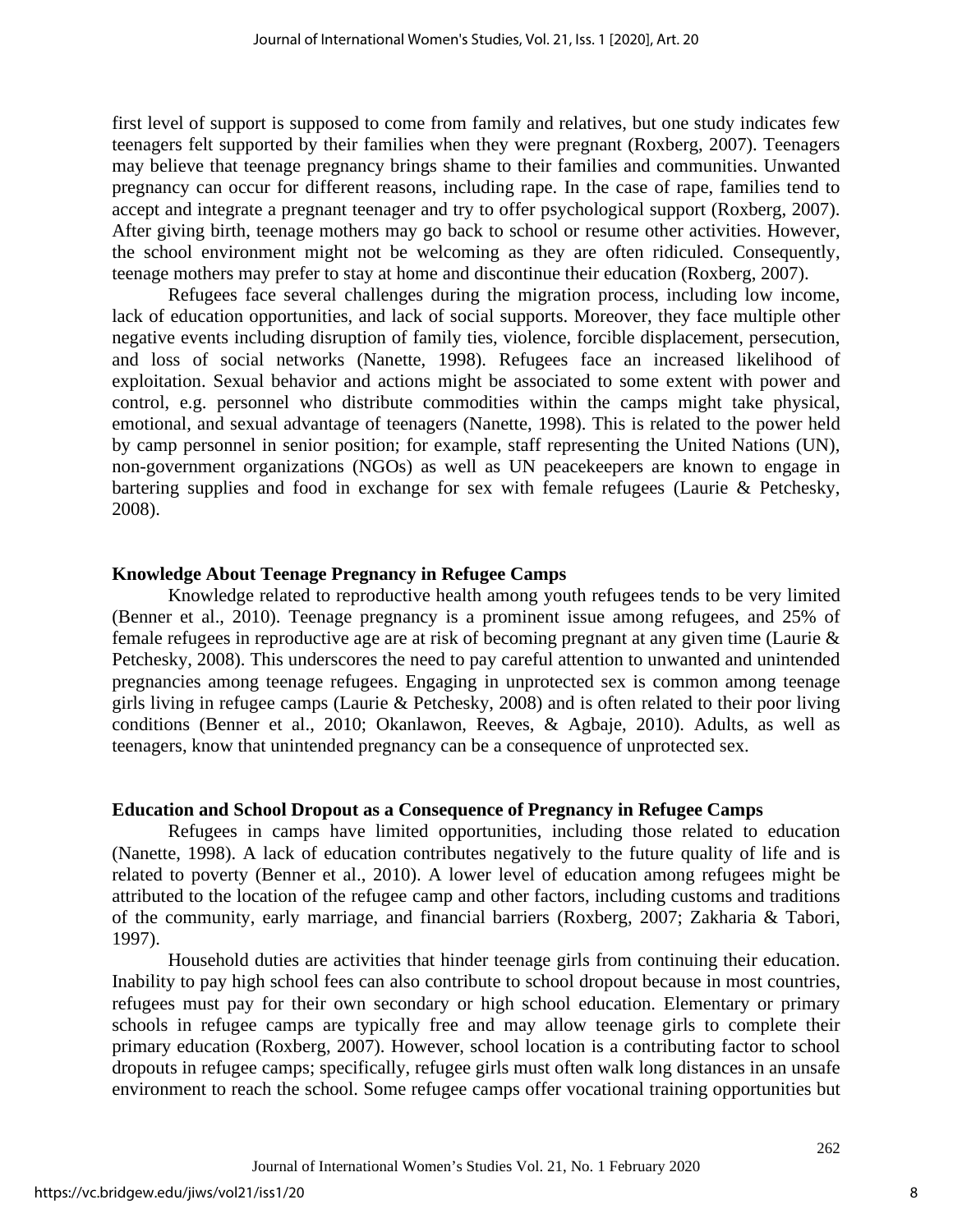not all refugee girls are allowed to study as the priority is boys rather than education for all (Roxberg, 2007).

 Pregnant teenagers commonly drop out of school during their pregnancy. Unintended pregnancy in teenage refugee girls is one of the main causes for leaving schools either during primary or elementary studies or at the completion of elementary education (Okanlawon, Reeves, & Agbaje, 2010; Roxberg, 2007). School dropout among teenagers due to pregnancy is associated with social isolation, family tension, and single parenting (Roxberg, 2007). All of the challenges mentioned herein, along with teenage pregnancy, affect individuals, their families, and the community's quality of life (Roxberg, 2007).

## **The Influence of Culture on Teenage Pregnancy in Refugee Camps**

 Young female refugees, who flee their home country, arrive in a host country that might have different cultural and gender roles. Some cultures of origin might favor behavior orientation towards early childbearing and motherhood; this might be a factor in why the pregnancy rate among teenage refugees can be higher in comparison to local teenagers (Roxberg, 2007).

In many cultures, youth and single adults must abstain from sex until they get married (Benner et al., 2010). Abstinence from sex for a girl before marriage represents loyalty and respect for her parents in line with cultural values. Abstinence is viewed as the only way to avoid unplanned pregnancies and other sexually transmitted infections, especially in adolescents (Roxberg, 2007). Moreover, cultural views in a society that values virginity and virgin brides can significantly contribute to the burden of teenage pregnancy among refugees, especially in terms of their mental health (Roxberg, 2007). A girl who loses her virginity before marriage can limit her prospects for marriage as some men prefer to marry a virgin bride; however, in some refugee camps sexual abuse, experimenting with sex and rape are considered a transitional rite from childhood to adulthood (Nanette, 1998). Abstinence is linked to religion and societal values and is thought to increase young girls' honour (Benner et al., 2010; Pinehas et al., 2016). Sex is considered an expression of love, and misconceptions of trust can lead to unprotected sex. Consequently, young girls might get pregnant without intention or control (Benner et al., 2010).

In many cultures, some topics are taboo, and this prohibits people from discussing many health issues (Nanette, 1998; Roxberg, 2007). Parents often do not educate their children about reproductive health and refer to teachers or books for information (Benner et al., 2010). This can result in a lack of sexual health education and information in a culture where talking about sexuality is unthinkable (Nanette, 1998; Roxberg, 2007). Consequently, knowledge about reproductive health among youth refugees tends to be very low (Benner et al., 2010).

## **Early Marriage and Childbearing in Refugee Camps**

 Early childbearing has many disadvantages for adolescents worldwide, including death. Maternal death is higher in teenagers than other age groups; and a health problem in a refugee camp (Benner et al., 2010; Laurie & Petchesky, 2008). We need to study intersecting factors, such as poor socioeconomic situations and low levels of education to develop a better understanding of early motherhood and pregnancy among teen refugees (Benner et al., 2010; Nanette, 1998). In addition, other intersecting factors such as culture, context, and society in which motherhood occurs may impact motherhood experiences (Wayte et al., 2008). Early pregnancy is a challenge, especially when social support is insufficient. A lack of community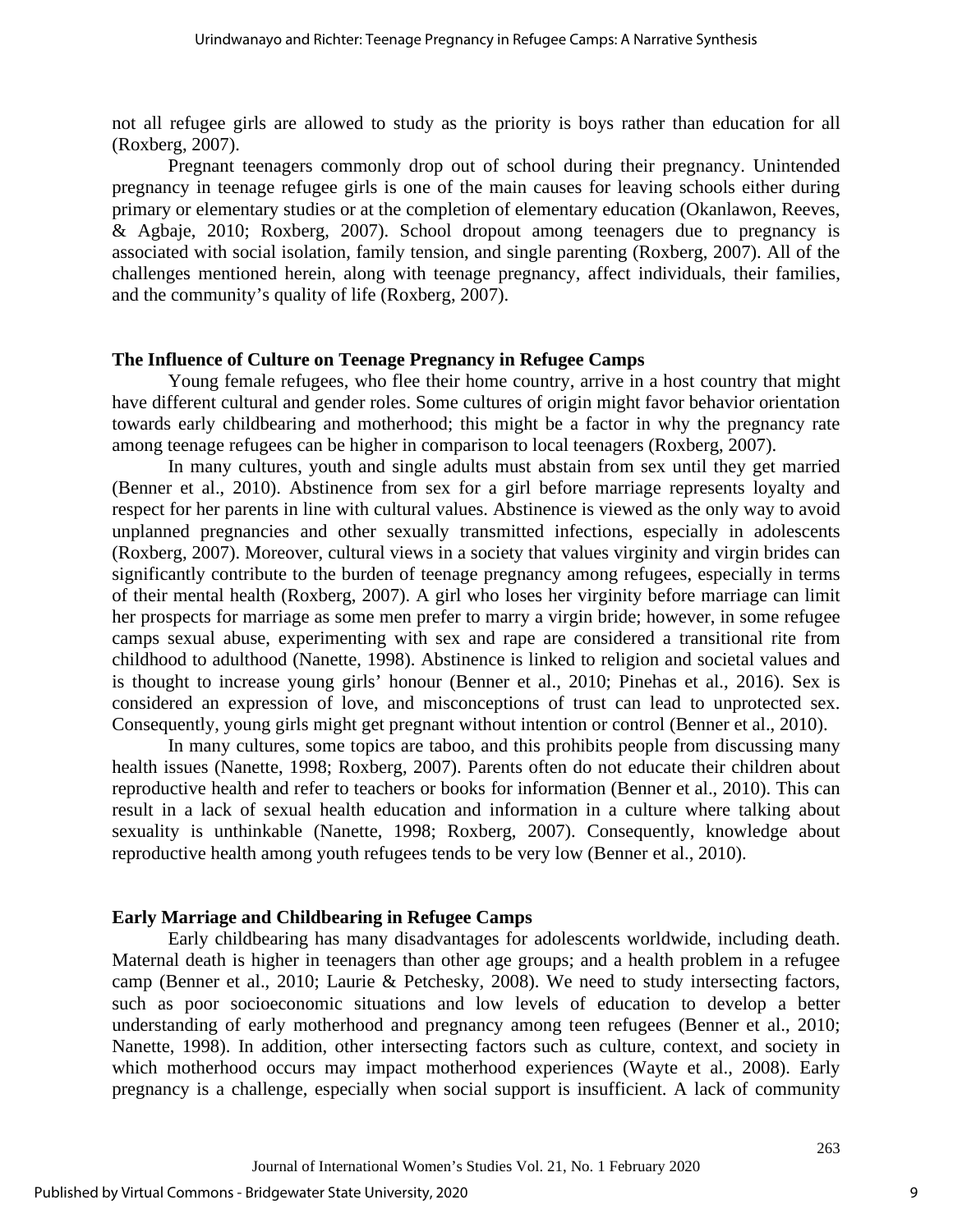support and protection have been documented in refugees especially those who are separated from their families (Wayte et al., 2008).

Early marriage or child marriage is a sign of gender inequality. Child marriage denotes the marginalization of women, as most female child marriages are with older males and accompanied by poverty (Mace, 2016). Early marriage and early pregnancy are major hindrances to personal achievements (Zakharia & Tabori, 1997). In some countries, girl children are offered for marriage soon after menarche (Nanette, 1998). A large number of girls marry before the age of 18 years; it is also not exceptional for teenagers to engage in sex before marriage and, in some societies, at as young as 14 years of age (7.8%) (Benner et al., 2010). In refugee camps, it is common for a large proportion of youth (78.4%) to initiate sex before their  $19<sup>th</sup>$  birthday. This early initiation of sex stresses the need for reproductive health education as early as possible for children of all ages (Benner et al., 2010), as refugees in refugee camps often lack information on contraception (Zakharia & Tabori, 1997).

#### **Rape and Violence Against Women in Refugee Camps**

Refugees are at considerable risk of gender-based, domestic, and sexual violence (Wayte et al., 2008). Refugee camps are assumed to be a place of protection; however, cases of rape may be high, with the perpetrators being other encamped refugees or often from outside of the camps leading to a high incidence of unintended pregnancies (Roxberg, 2007).

 Violence against women refugees is a public health threat among encamped refugees that may expose women and especially teenage girls to unplanned and unintended pregnancies (Wayte et al., 2008). Sexual violence as a consequence of war is common in refugee camps (Laurie & Petchesky, 2008). Females are sometimes depicted as subservient in patriarchal societies, and this view of the female as submissive promotes gender inequality and may contribute to increased sexual and domestic violence as well as abuse (Nanette, 1998).

#### **Socio-economic Issues among Refugees in Camps**

Poverty is a factor that contributes to teenage pregnancies as teenage girls may have sex with men as a means to survive or to obtain things they like or need. This is directly related to inadequate provision of health services, food, and shelter for refugees, and contributes to further vulnerability. Moreover, the lack of necessities causes refugees to leave the camps to search for subsistence and exposes them to more unsafe environments (Roxberg, 2007). The future of teenage mothers is challenging due to the conditions and context in which teenage mothers live; they often discontinue their education and have lower work and employment prospects. The global migration crisis has resulted in a decrease of rations in refugee camps, which contributes to the hopelessness of teenage mothers and refugees in general. The prospects of life in a refugee camp are getting worse, and refugees wish to leave the camps as soon as possible. Teenage mothers prefer to be resettled in a new country, believing that they will have a better life than living in refugee camps (Roxberg, 2007).

Refugee youth can be victims of sexual abuse in exchange for protection, food, and habitation (Nanette, 1998). Refugees may have sex as a means to ensure their survival or simply live another day. Even simple gifts can ruin the receiver's life; for example, even the offer of an orange can be enough for a refugee girl to agree to have sex with a man. Besides fruits and other material donations, men might offer money in exchange for sex; when the girl arrives home with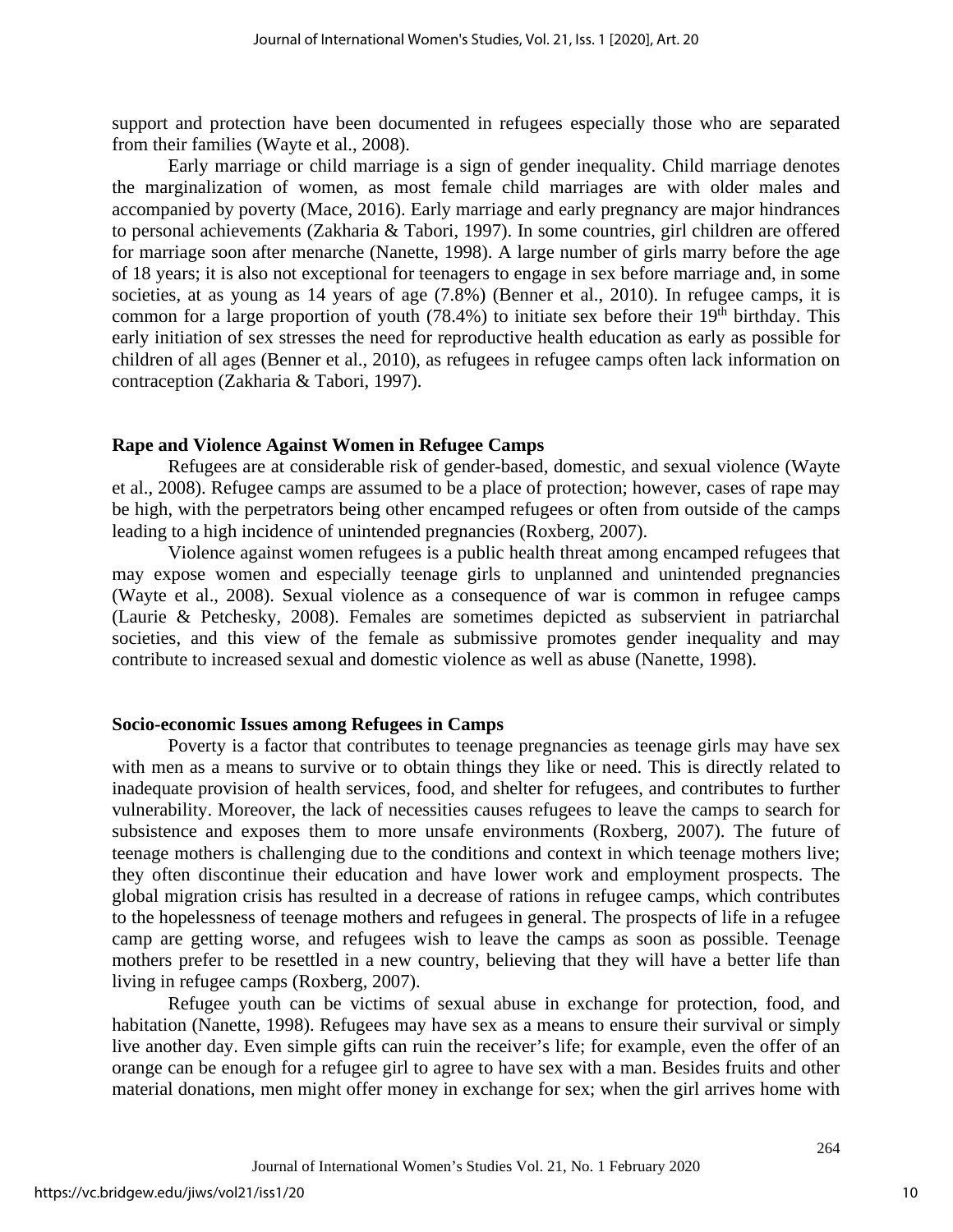money; her parents may even praise her as a moneymaker instead of questioning where the money came from (Nanette, 1998).

The issues affecting teenagers in refugee camps are myriad and associated with a lack of basic needs and resources for life (Nanette, 1998). Refugees in camps are often in economic crisis, and those who are employed might occupy low paying positions in unskilled jobs (Zakharia & Tabori, 1997). In addition, the host countries may consider refugee youth as a source of labor. The most affected group is unaccompanied youth, as they are cheap labor and consequently, are victims of more harmful activities (Nanette, 1998).

## **Health and other Services for Refugees in Refugee Camps**

Refugees have numerous health needs ranging from basic health needs to poor access to primary care (Wayte et al., 2008). Many youth refugees have reproductive health issues, if not attended to, put their health and lives at risk. The United Nations High Commissioner for Refugees affirms that the foremost reproductive issue in refugee camps or in crisis situations is unintended pregnancy (Okanlawon, Reeves, & Agbaje, 2010). High rates of sexually transmitted infections (STIs) and pregnancies among teenage refugees have been documented (Benner et al., 2010). Often, the health-care system lacks sexual health promotion programs. However, stakeholders must consider both the pre-migration and resettlement contexts to ensure quality reproductive services for young populations in refugee camps (Wayte et al., 2008).

Most services in refugee camps are not designed for or focussed on youth. Reproductive health services in refugee camps mainly focus on the needs of married couples and encompass prenatal and postnatal care as well as family planning services (Benner et al., 2010). Some governments foster reproductive and maternal health for refugees by providing mobile maternal care in camps and instituting maternity waiting camps at the hospital level. This signifies the initiative of governments to strengthen safe pregnancy programs but overlooks other reproductive components. The lack of adolescent-specific sexual and reproductive health information together with unsatisfactory health services in crisis are contributing factors that increase the vulnerability of this group. The lack of youth-specific services further contributes to the risk of sexual exploitation, STIs including HIV/AIDs, and unwanted pregnancies (Wayte et al., 2008). There is a need for programs that consider both females and males to resolve youth reproductive issues, including establishing appropriate services for youth and developing policies that promote their wellness (Wayte et al., 2008). Many programs are in place to help teenagers and early parenting mothers; but few are specific to support teenage refugees in camps, for whom reproductive health programs, including sexuality education, are not consistently provided (Benner et al., 2010).

 Some adolescent services that are available in refugee camps are not fully utilized because of myths or beliefs that refugees may hold. In the Osire refugee camps in Namibia, for instance, the family planning program is for both adults and adolescents; however, women refugees in that camp feel undermined and deprived of authority over their young girls if a healthcare provider offers the girls contraceptives. Many refugees believe that abstinence is the only way to avoid teenage pregnancy. When social norms and traditions for refugees promote abstinence, the assumption is that there is no need for contraceptive methods for teenagers (Pinehas et al., 2016).

Information about reproductive health is key to overcoming many health-related issues, including reproductive issues. Youth refugees do not know their reproductive health rights, and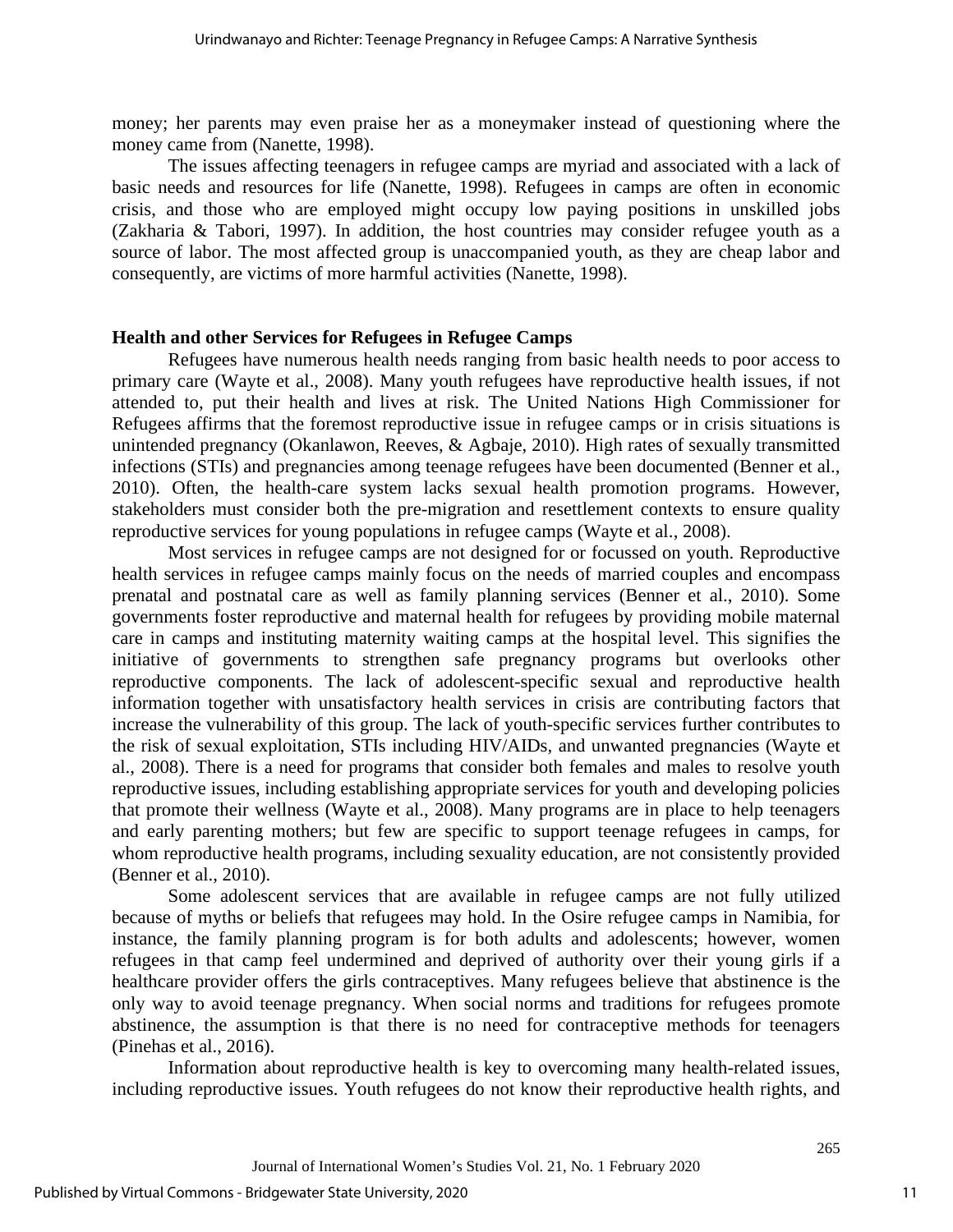this can be attributed to existing health services that do not target youth (Benner et al., 2010; Nanette, 1998; Roxberg, 2007). Youth, especially unmarried youth, have limited access to reproductive health services in refugee camps. Healthcare delivery in refugee camps should also consider refugees' healthcare expectations (Nanette, 1998). Even though parents refer their children to books or teacher for reproductive health information, youth prefer to learn about reproductive health from a health worker because they feel parents and teachers do not satisfactorily answer their questions (Benner et al., 2010). Other barriers to accessing healthcare are lack of means as well as communication barriers. Language is a powerful tool to transmit health information, but many refugees cannot speak the language of the host country (Roxberg, 2007).

## **Strategies to Overcome Teenage Pregnancy in Refugee Camps**

Women refugees are at risk for infections, including STIs and unwanted pregnancies, due to the inadequacy of reproductive health programs. In addition, the priorities in a refugee camp are shelter and food, with reproductive health services often considered as unimportant (Kealy, 1999). Reproductive health for refugee groups can be a good foundation to address teenage pregnancy. A decline in teenage pregnancy is associated with an increased use of contraceptives. Moreover, better jobs and strong economies, delaying sexual activities among youth, and fear of attracting HIV/AIDS or other STIs are factors that can decrease the rate of teenage pregnancies (Kealy, 1999).

## **Discussion**

 During the last three decades, refugee populations have drawn considerable attention as the population in need of study, with the issue of teenage pregnancy, a particular phenomenon that is slowly gaining notice. Our 10 reviewed articles include three published between 1990 and 1999, three from 2000 to 2009, and four from 2010 to 2018. Overall, information on these vulnerable youth is limited, particularly the case we consider herein: teenage pregnancy in refugee camp populations. In terms of methodology, eight of the then studies we consider do not report a study design; five of these do not have a methodology section and the remaining three used qualitative approaches. The final two of the ten studies use phenomenological and survey approaches.

Teenage pregnancy is a prominent issue among refugees as well as among resettled residents with a refugee background (McMichael, 2013; Watts, McMichael, & Liamputtong, 2015). Cultural perceptions about information sharing related to reproductive health may contribute to the occurrence of pregnancy (Benner et al., 2010). Some cultures believe that motherhood and avoiding pregnancy is a female responsibility, and young men place a greater responsibility on the females to protect themselves against unwanted pregnancy (McMichael & Gifford, 2010; Watts, Liamputtong, & McMichael, 2015).

The limited access to shelter, food, sanitation facilities, and water in refugee camps does not meet international standards (Wayte et al., 2008). This lack of supply of the basic necessities of life is often a strategic expedient that countries use to promote self-deportation. Refugees in such camps often only get a single free meal a day. Non-Government Organization (NGO) states that food insecurity is a challenge experienced by approximately two-thirds of refugees (Dhesi, Isakjee, & Davies, 2018). In refugee camps, some refugee girls have no choice but to become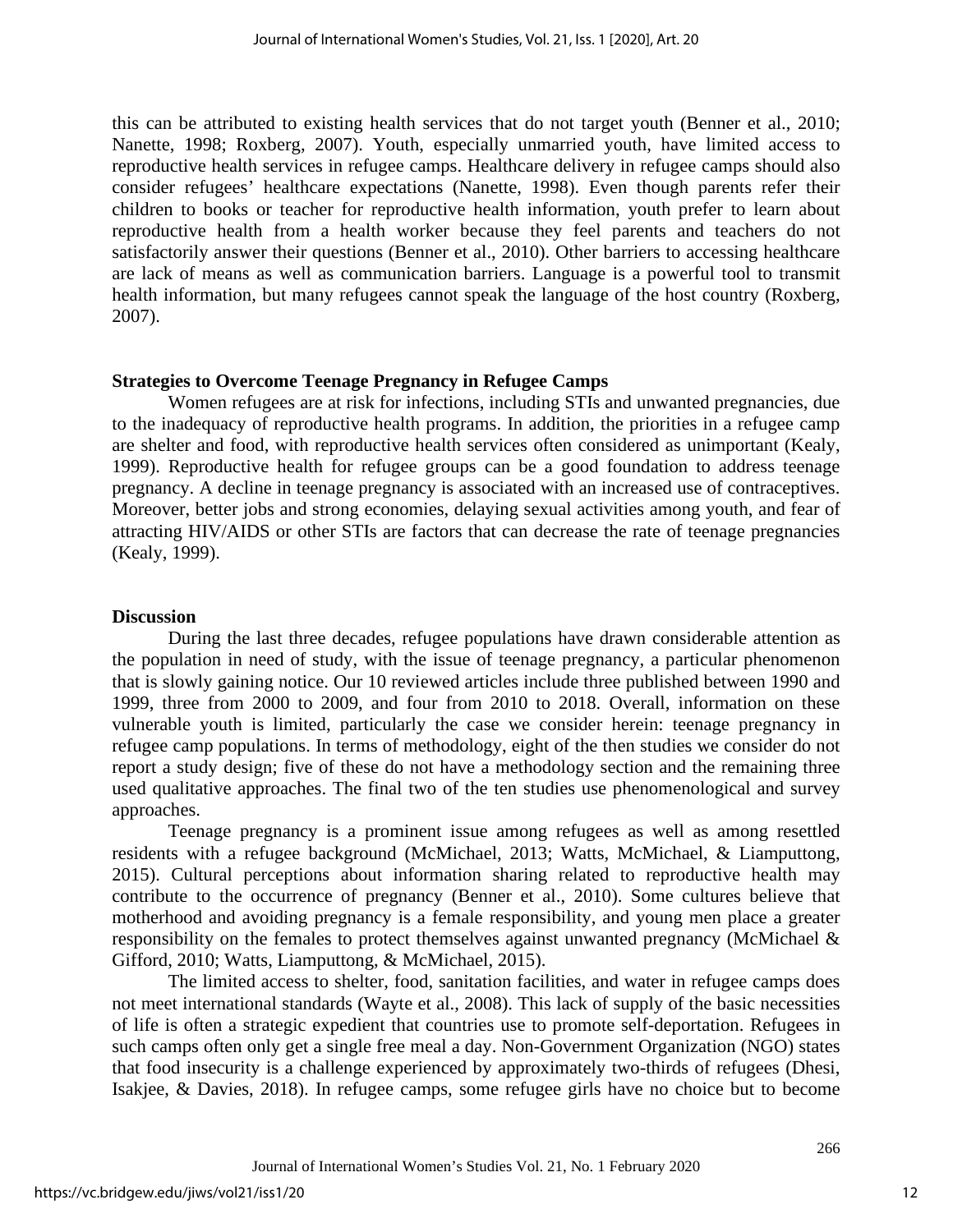sexually active as a means of survival. This calls for international organizations and those in charge of refugees to revise their policies especially those concerned with supplying food and other articles for survival (Laurie & Petchesky, 2008).

Unplanned pregnancy in youth refugees may result in forced marriage (Benner et al., 2010). The attitudes and perspectives of people who experienced an unplanned pregnancy, including learning about having protected sex for subsequent sexual encounters. This learned experience may be applicable to both married young people and single refugees. Teenage refugee youth who experienced unplanned pregnancies become vigilant and opt to have protected sex (McMichael & Gifford, 2010). In addition, teenage mothers feel no expectation to get married in the future as a consequence of being a teenage mother (Roxberg, 2007).

Reproductive health is a need as well as a human right. The World Health Organization (WHO) posits that there is a high risk of unwanted pregnancies associated with a lack of family planning especially in refugee camps (WHO, 2006). Doocy and colleagues (2016) document a high demand for information and the occurrence of health-seeking behaviour among refugees in refugee camps. Economic issues negatively affect this behavior; for example, most refugees have to pay out of pocket for health services (Doocy, Lyles, Akhu-Zaheya, Burton, & Burnham, 2016). Healthcare delivery in refugee camps can meet refugee health needs by considering refugees' healthcare expectations (Manchikanti, Cheng, Advocat, & Russell, 2017). However, further research is needed to further explore the teenage pregnancy phenomenon from a cultural competency framework (Watts, Mcmichael, & Liamputtong, 2015).

## **Conclusion and Recommendations**

 This narrative synthesis revealed nine themes emerging from the literature: problems and views of teenage pregnancy in refugee camps, knowledge about teenage pregnancy in refugee camps, education and school dropout as a consequence of pregnancy in refugee camps, the influence of culture on teenage pregnancy in refugee camps, early marriage and childbearing in refugee camps, rape and violence against women in refugee camps, socio-economic issue among refugees in camps, health and other services for refugees in refugee camps, and strategies to overcome teenage pregnancy in refugee camps. The teenage pregnancy phenomenon in refugee camps is associated with social determinants of health, seeking means for survival, cultural influence, and lack of support. The research gaps identified in this synthesis include limited literature on teenage pregnancy in refugee camps, limited articles on intersecting identities that contribute to teenage pregnancy in refugee camps, and the lack of a critical lens to explore the teenage pregnancy. Research that adopts critical lenses within an intersectionality framework may help to understand the intersecting factors related to teenage pregnancy in refugee camps and contribute to knowledge to address this multifactorial issue.

We are ending this narrative synthesis with recommendations specifically to NGOs. NGOs are taking responsibilities for caring for the refugees, more often than the receiving countries. NGOs provide in basic needs, for example, food, shelter, water, and health services. The role of NGOs is additionally extended to teenagers who are pregnant. Power imbalance between NGOs and teenagers are contributing to teenage pregnancy. It is important to develop policies that govern the employees of an NGO to prevent exchange of donor supply for sex favors. It can be beneficial if the NGOs employ some refugee teenagers instead of external people. We recommend more education sessions on self-deportation. If the causes of becoming a refugee have resolved refugees should be motivated to return to their native land. Specific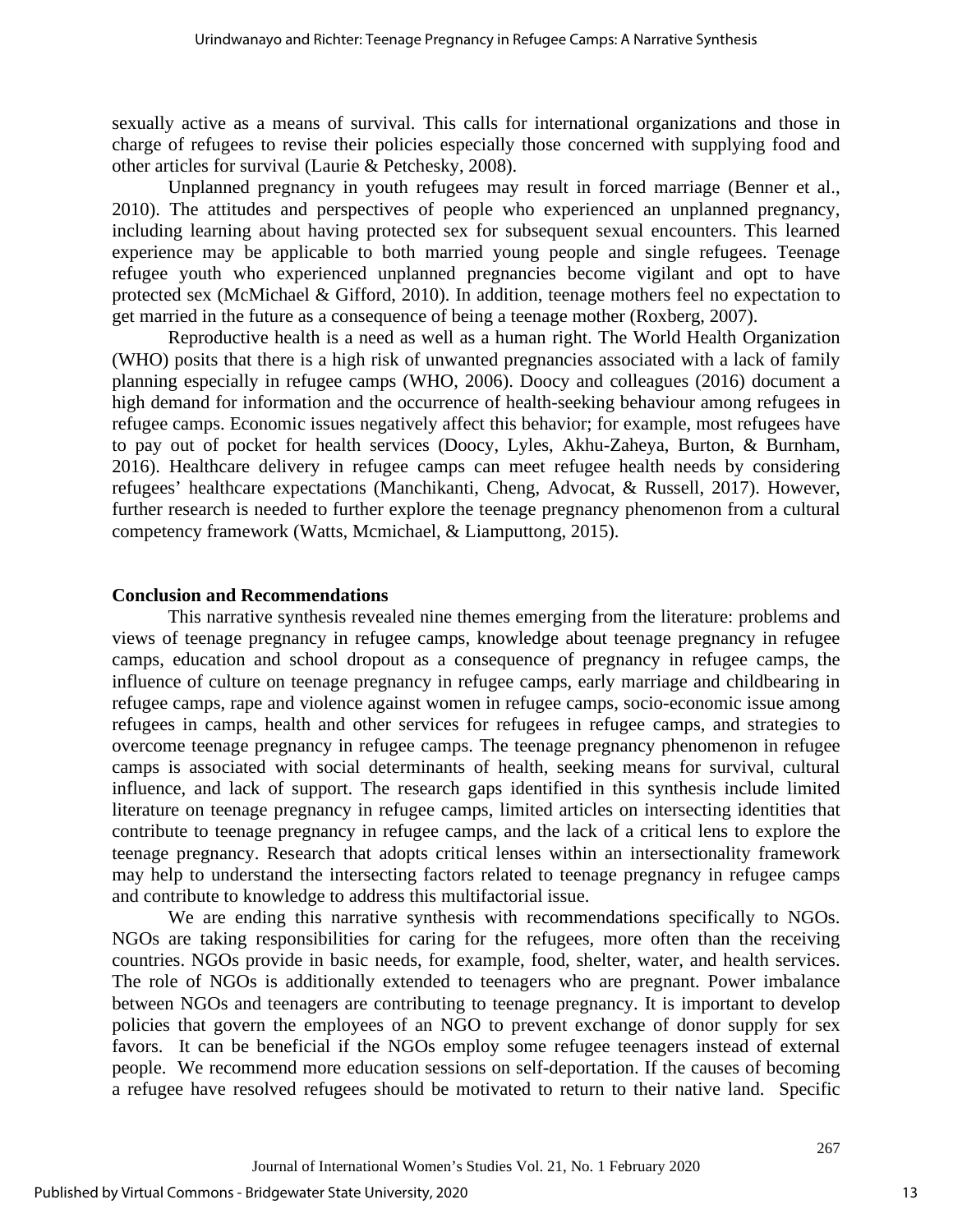recommendations for NGOs working with refugee teenagers is to respect their culture and to work with the parents to maintain their cultural norms. Exploitation of refugee teenagers should be prevented at all cost.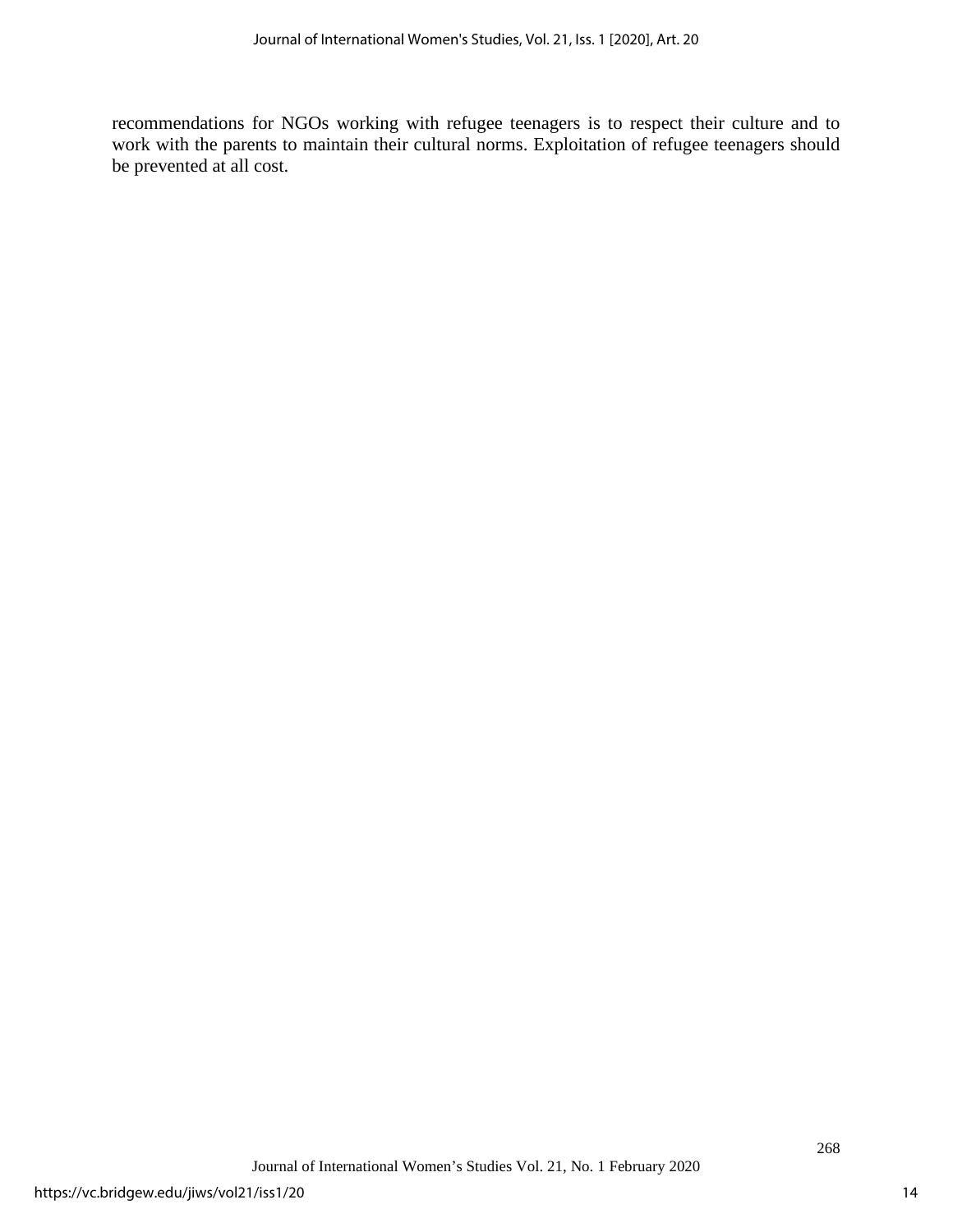## **References**

- Benner, T. M., Townsend, J., Kaloi, W., Htwe, K., Naranichakul, N., Hunnangkul, S., … Sondorp, E. (2010). Reproductive health and quality of life of young Burmese refugees in Thailand. *Conflict and Health, 4*(5), 1-9. doi:10.1186/1752-1505-4-5
- Dhesi, S., Isakjee, A., & Davies, T. (2018). Public health in the Calais refugee camp: Environment, health and exclusion. *Critical Public Health, 28*(2), 140-152, doi:10.1080/09581596.2017.1335860
- Doocy, S., Lyles, E., Akhu-Zaheya, L., Burton, A., & Burnham, G. (2016). Health service access and utilization among Syrian refugees in Jordan. *International Journal for Equity in Health, 15*(108), 1-15. doi:10.1186/s12939-016-0399-4
- Grimshaw, G., Eccles, M.P., Lavis, J.N., Hill, S.J., & Squires, J.E. (2012). Knowledge translation of research findings*. Implementation Science, 7*(50), 1-17. doi:10.1186/1748- 5908-7-50
- Healy, L. (2012). Unable to see the future, refugee youth in Malawi speak out: Being young and out of place. *Forced Migration Review, 40*, 5-6. Retrieved from https://reliefweb.int/sites/reliefweb.int/files/resources/young-and-out-of-place.pdf
- Jaafari, S. (2017). *Go inside a maternity ward at the world's largest Syrian refugee camp*. Retrieved from https://www.pri.org/stories/2017-03-22/go-inside-maternity-ward-worlds-largest-syrian-refugee-camp
- Kealy, L. (1999). Women refugees lack access to reproductive health services. *Population Today, 27*(1), 1-8. Retrieved from https://www.ncbi.nlm.nih.gov/pubmed/12294594
- Laurie, M., & Petchesky, P. R. (2008). Gender, health, and human rights in sites of political exclusion. *Global Public Health, 3*(S1), 25-41. doi:10.1080/17441690801892125
- Mace, E. S. (2016). Global threats to child safety. *Pediatric Clinics of North America, 63*, 19-35. doi: 10.1016/j.pcl.2015.09.003
- Maguire, S. (2012). Putting adolescents and youth at the centre: Being young and out of place. *Forced Migration Review, 40*, 4-5. Retrieved from http://www.fmreview.org/young-andout-of-place/maguire.html
- Manchikanti, P., Cheng, I., Advocat, J., & Russell, G. (2017). Acceptability of general practice services for Afghan refugees in south-eastern Melbourne. *Australian Journal of Primary Health, 23*, 87-91. doi:10.1071/PY16020
- McMichael, C. (2013). Unplanned but not unwanted? Teen pregnancy and parenthood among young people with refugee backgrounds. *Journal of Youth Studies, 16*(5), 663-678. doi:10.1080/13676261.2012.744813
- McMichael, C., & Gifford, S. (2010). Narratives of sexual health risk and protection amongst young people from refugee backgrounds in Melbourne, Australia. *Culture, Health & Sexuality, 12*(3), 263-277. doi:10.1080/13691050903359265
- Nanette, E. (1998). Where there is no village: Teaching about sexuality in crisis situations. *SIECUS Report, 26*(5), 7-10. Retrieved from https://www.ncbi.nlm.nih.gov/pubmed/12348573
- Okanlawon, K., Reeves, M., & Agbaje, F. O. (2010). Contraceptive use: Knowledge, perceptions and attitudes of refugee youths in Our refugee camp, Nigeria. *African Journal of Reproductive Health, 14*(4), 16-25. Retrieved from https://www.ajol.info/index.php/ajrh
- Pinehas, N. L., Wyk, C. N., & Leech, R. (2016). Healthcare needs of displaced women: Osire refugee camp, Namibia. *International Nursing Review, 63*(1), 139-147. doi:10.1111/inr.12241